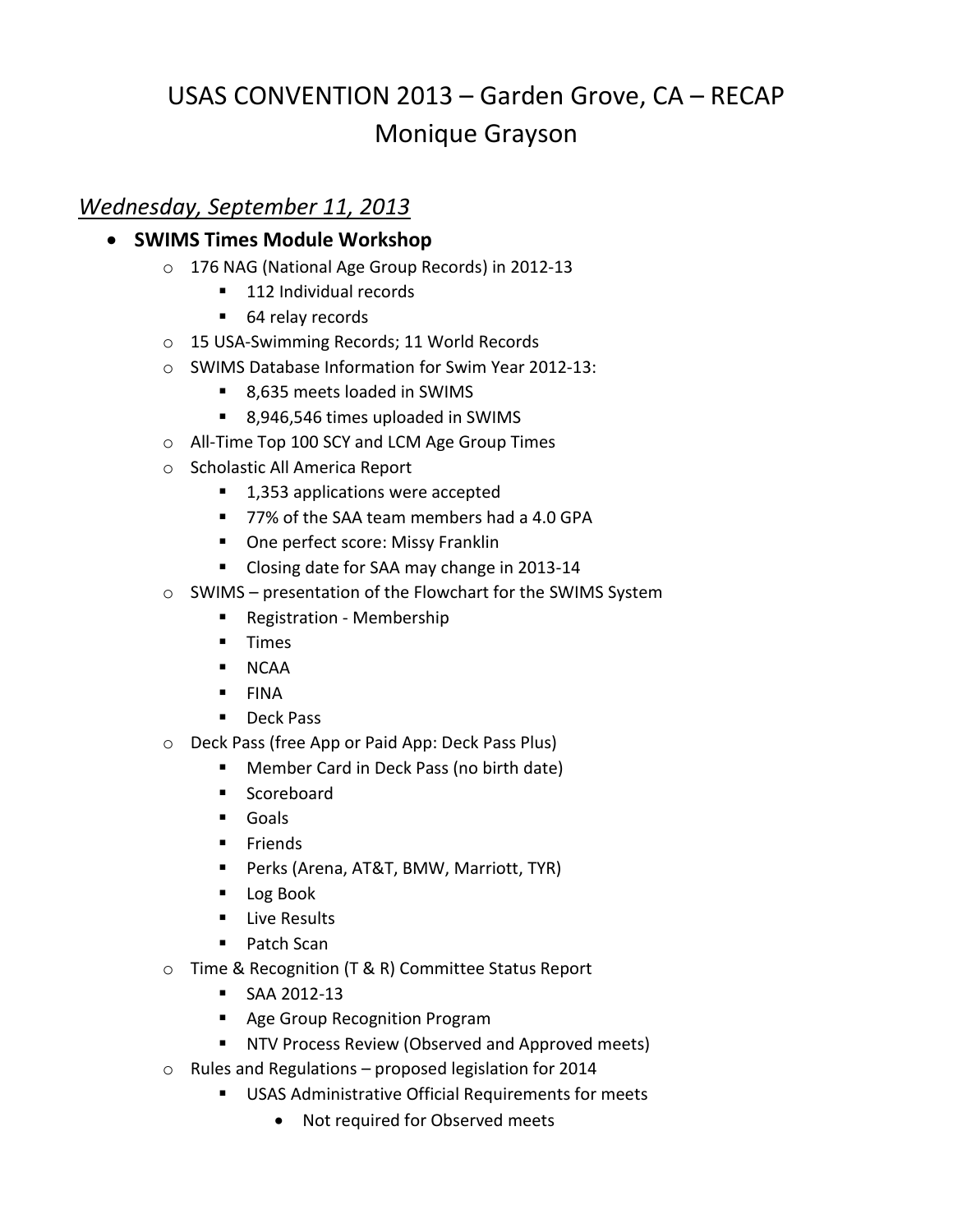- Not required for Approved YMCA meets
- Required for all USAS meets and non-YMCA Approved meets (like State Games, Black Heritage meets)
- Observers at HS meets must check for the Breaststroke Fly Kick and the Backstroke Turns
- **TIMES Verification Process Approved YMCA meets: Mutual guidelines for YMCA** Teams and USA-S Officers for SWIMS database

## **Eastern Zone Technical Planning Meeting**

- o Presentation from Dave Ferris (Senior Committee Chair)
	- **New legislation coming up**
	- $\blacksquare$  How does 1 level goes into the next
	- We need meets for the 13-18 swimmers to step up to the next level
	- **E** Establish a "High End" cut for Sectionals
- o Review of the Sectional qualifying times for the Spring of 2014 Identical standards for North and South [times were averaged between North and South]
- o Long Course Zone Meet
	- Recon Problems for "not faster than" times in non-conforming time standards
	- **Length of sessions**
	- **Entry Procedures and policies**
	- **Diamage 1 Diama Water Committee Proposals**

# *Thursday, September 12, 2013*

#### **• SWIMS Database Workshop**

- o Browsers Firefox, Chrome, Safari, Internet Explorer
- o SWIMS on the iPad Import/Export files using iCabMobile
	- **Exporting files from SWIMS to email**
	- **Uploading files from email to SWIMS**
- o New Club Portal Reports use your team/club portal!!!
- o Apprentice Officials category (registration, tests and certifications) and links to OTS (Officials Tracking System)
- o Athlete Protection Training changes will need to take the APT course every year
- o Discussion of different uses of SWIMS to track LSC info how every part of SWIMS interacts with each other
- o New Records Tracking Feature
- **Meet Management: The Players, Role & Responsibilities**
	- o A meet is like a symphony the Meet Director must have all the "instruments" working together
	- $\circ$  Meet Directors Role Before the Meet get in touch with your leadership team and volunteers for all positions:
		- **Officials**
		- Meet Marshals [check ID's of all adults on deck]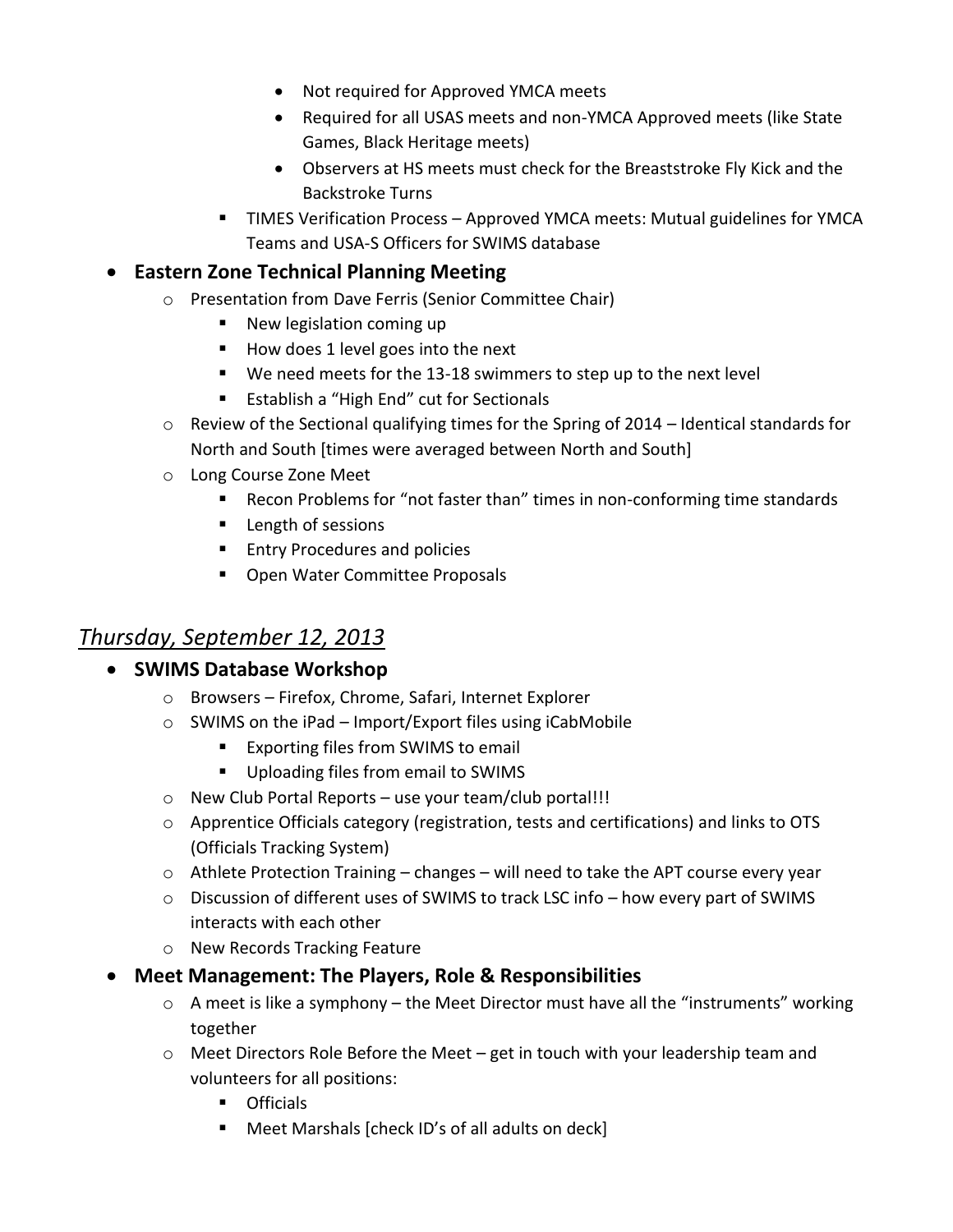- **Electronic Timing System Operators**
- Computer Operators
- **Pool (lifeguards; parking; custodians; hospitality)**
- **Admission**
- Runners and Awards
- o After the Meet
	- **Reports**
	- **Budget**
	- $\blacksquare$  Thanks
	- **Evaluation**
- o Officials
	- Meet referee and Deck referee are often the same person
	- **Hospitality**
	- Give Opportunity to move up ranks
	- **Must be confident in their calls**
- o Meet Information
	- Can't be changed after receiving the sanction
	- Do not add swimmers in meet if it is not spelled out in the meet information
	- Chase Starts / Flighted Meets is it in the meet info? Ok if it is mentioned that it may happen "at the discretion of the meet referee"

#### **Administrative Official: The Who, What & Where**

- o Report to the Referee re: name of personnel working at the meet in all positions
- o May serve in one (or more) position or as a supervisor
- o Must complete the minimum standards for Administrative Official
- o Guidelines for reconciling times in Meet Manager 5.0
	- **IF** Investigate when yellow, blue, green lines don't accept adjust time automatically
	- Get the timers watch times and enter them in MM
	- $\blacksquare$  Check the Splits Screen time may be hidden there
	- When an ERROR repeatedly occurs FIX the cause! (change the button or the pad; re-educate the timer on using watch/button AND stepping to the edge of the pool to get a better view of the swimmer's finishing touch) – Watch the timer
	- Get order of Finish from Referee
	- USE CONSISTENCY and COMMON SENSE "If you do it for one you have to do it for all" – Be fair
- o Can the Administrative Official be the Computer Operator?
	- $\blacksquare$  If he/she is confident in both jobs yes
	- If the novice computer operator  $-$  no
- o Administrative Official must wear Officials Apparel
- $\circ$  Observers for High School Championship meets for Stroke & Turns in Medley Relay, Individual Medley, Backstroke and Breaststroke)
- **Eastern Zone Meeting**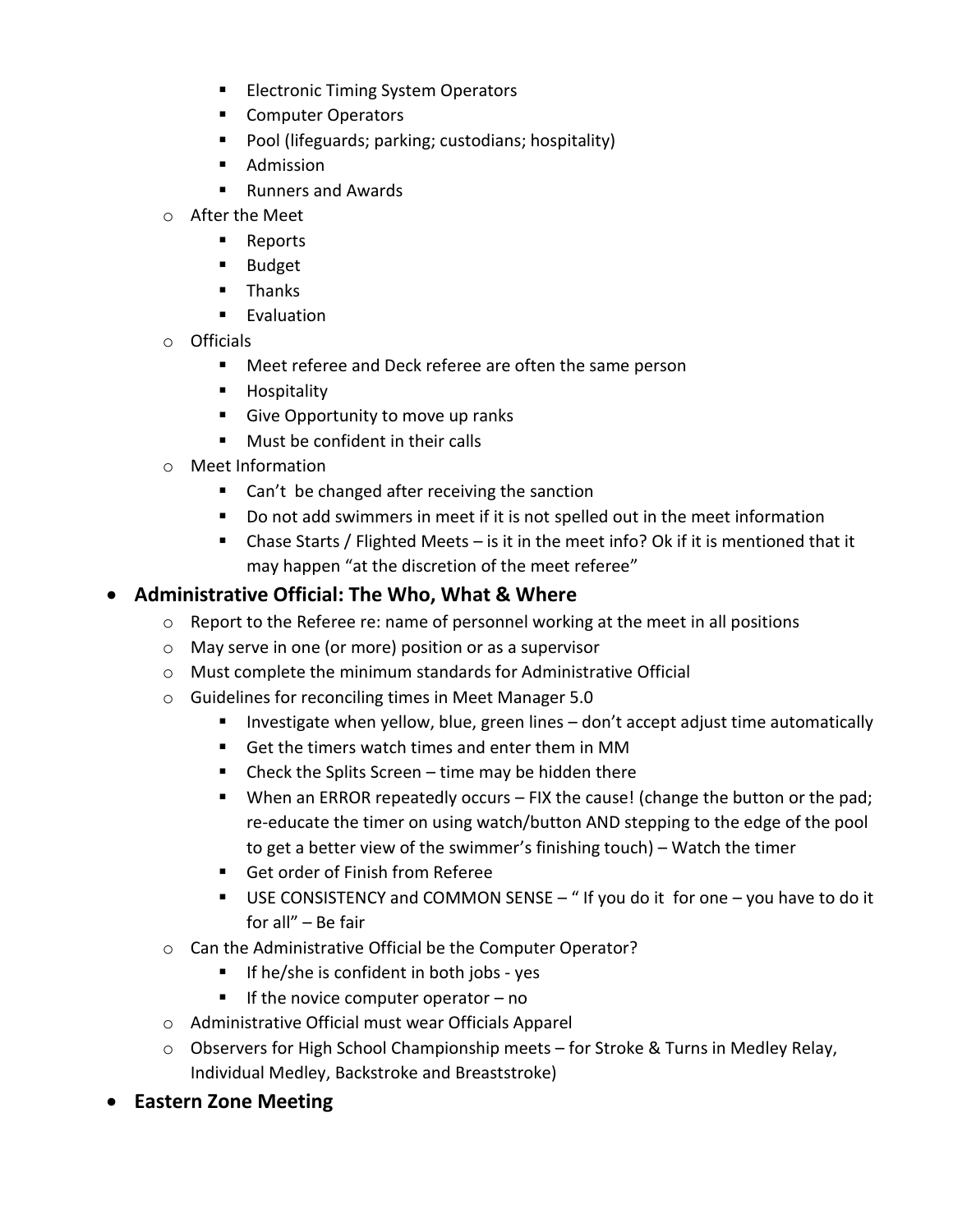- o Minutes: Correction to approved Minutes of September 2012 and of Minutes of May 2013
- o Treasurer and Agenda Reports
- o Technical Planning Report (see TP meeting of Wednesday)
	- Spring LCM Meet March 27-30 STAR / ECC Buffalo
	- Summer LCM SuperSectionals July 24-27 STAR / ECC Buffalo
- o Directors Report
	- Reports
	- $LEAP$
	- **Finance Committee**
	- Coaches Committee
		- Promoting Alumni Accomplishments
		- Education of Parents
		- Importance of Coach / Parents Conferences
		- Promise "experience" and nothing else!
- o Visit from Bruce Stratton (USA Swimming President) and Chuck Wielgus (Executive Director of USA Swimming)
- o Marci Callan and Marcus Titus presented the "Deaf International Short Course Swimming Championships – SCM – January 14-18, 2014 at RIT in Rochester, NY
- o Summer Zones will be in Richmond, VA
- o Athletes Report the athletes bagged 1,000 meals to distribute to kids in Los Angeles
- o Open Water All proposal were accepted
- $\circ$  FINA Water Temperature USAS has no intention on increasing water temperature for meets
- o Meet Bid Process Proposal for Zone Meet and Eastern Zone By-Laws were accepted
- $\circ$  Safe Sport Liaison for EZ position until May then Regular 2-year term
- o Elections:
	- Zone Director Non Coach Paris Jacob
	- Technical Planning Tristan Forman, NJ
	- **Age Group Development Committee Pete Barry, AM**
- o New Business:
	- **Finance Committee to establish budget**
	- **Elimination of EZ Age Group Non Coach**
	- EZ Official Chair thanks to Jamy Pfister Welcome to Bob Vincent
	- **Report of Diversity Summit 2013**
	- **IMX Games**
	- **Review of Legislation**
	- Safety Poster Contest

# *Friday, September 13, 2013*

**Intro to OME for LSCs-NHQ & LSCs Working Together**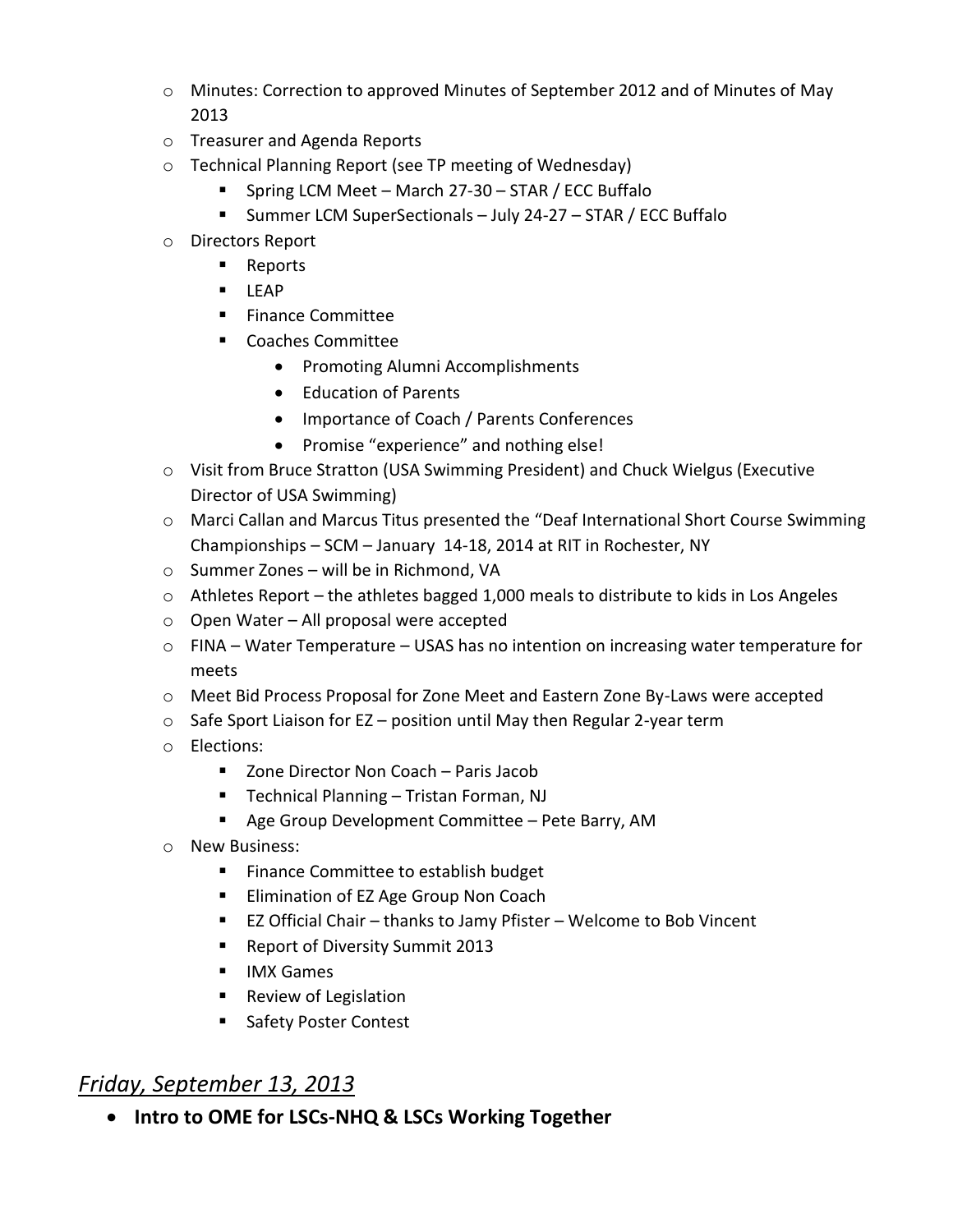- $\circ$  For Coaches must have an account in USAS Web Site
	- $\blacksquare$  Enter name of the coach that will be at the meet
	- Responsibility of coach to know who to enter in meet
	- Unattached swimmers can be added
	- Names of relays are not important they will not export to meet manager
	- Do not check out early or you will not be able to delete events or remove swimmers
	- Entries are not official until you click "Submit"
- o Meet Host
	- Follow all the steps and add what is needed
	- **Payment from USA Swimming will come every 2 weeks**
	- Contact Anthony Buhr at [abuhr@usaswimming.org](mailto:abuhr@usaswimming.org)
	- No refund for errors

#### **Registration – Best Practices Workshop**

- $\circ$  Safety Training For Swim Coaches First Aid  $-3$  hours course to be done online and CPR/AED
	- Go to<http://www.redcross.org/takeaclass>
	- Questions: contac[t connie.harvey@redcross.org](mailto:connie.harvey@redcross.org)
- o Deck Pass V4 & 5
	- Athletes cards will be mailed directly from USAS One card per athlete remind them not to lose it
	- Use Club Portal to view names of athletes from your team
- o Setting up of Satellite Clubs in SWIMS
- o New Club Requirements
- **2013 House of Delegates Meeting – Part one**
	- o Memorial Presentation
	- o USA Swimming Foundation President's Report Bill Maxson
	- o USA Swimming President's Report Bruce Stratton
	- o Presentation to Life Members
	- o Presentation to Past Board Members
	- o Awards

## *Saturday, September 14, 2013*

- **2013 House of Delegates Meeting – Part two**
	- o Membership Report
	- o United States Sports Insurance Company Report Carol Zaleski
	- o Credentials Report
	- o USA Swimming Foundation Executive Director's Report Debbie Hesse
	- o USA Swimming State of the Sport Report Chuck Wielgus
	- o 2014 Budget Treasurer Stu Hixon
	- $\circ$  Rules and regulations Dan McAllen